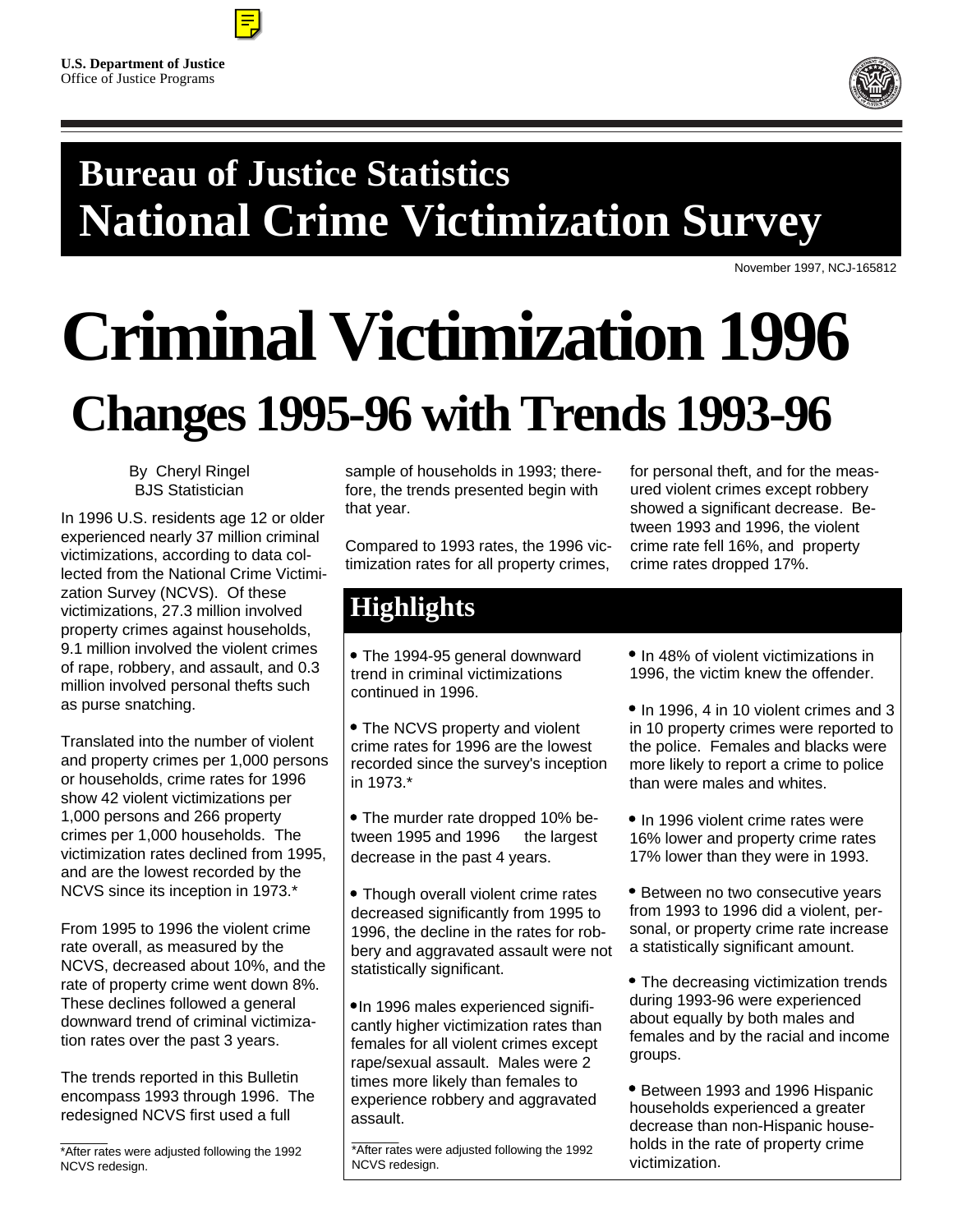#### **Criminal victimization, 1995-96**

#### Violent crime

The Uniform Crime Reports (UCR) program of the FBI collects data on murder and nonnegligent manslaughter. The NCVS collects information

about rape and sexual assault, robbery, and simple and aggravated assault.

From 1995 to 1996 both the murder rate and the rate of violent crime in the aggregate declined about 10% (figure 1). This decrease in the NCVS estimate was statistically significant. Of the four types of violent offenses measured by the NCVS only simple assault showed a significant decline from 1995. For aggravated assault, robbery, and rape or sexual assault, the apparent declines in rates from



The figure shows the estimated annual percentage change in victimization rates from 1995 to 1996 for the categories that comprise violent crime: homicide, rape and sexual assault, aggravated assault, simple assault, and robbery. The crime categories are displayed vertically according to their 1996 rates per 1,000 population age 12 or over. Total violent (the sum of all types) is first with

the highest rate and murder is last with the lowest rate.

Because the National Crime Victimization Survey (NCVS) relies on a sample of households, the rates and numbers from it are estimates and are not exact. Each bar shows the range within which the true percent change in rates from year to year is likely to fall. If a bar is clear of the "No change" line, we are

reasonably certain a change occurred. If a bar crosses the "No change" line, there is a possibility that there was no change. The degree of certainty depends on where the bar crosses the line. The bars representing the crime categories where a statistically significant year-to-year change occurred are outlined.

The length of the range bars varies considerably from

crime to crime, dependent on sample size and rarity of the event. The value for the change in homicide rates is given as a point and not a range of estimates, because homicide rates are derived from nonsample data. The murder rates have no variance, but some discrepancies exist between UCR rates and Vital Statistics of the National Center for Health Statistics.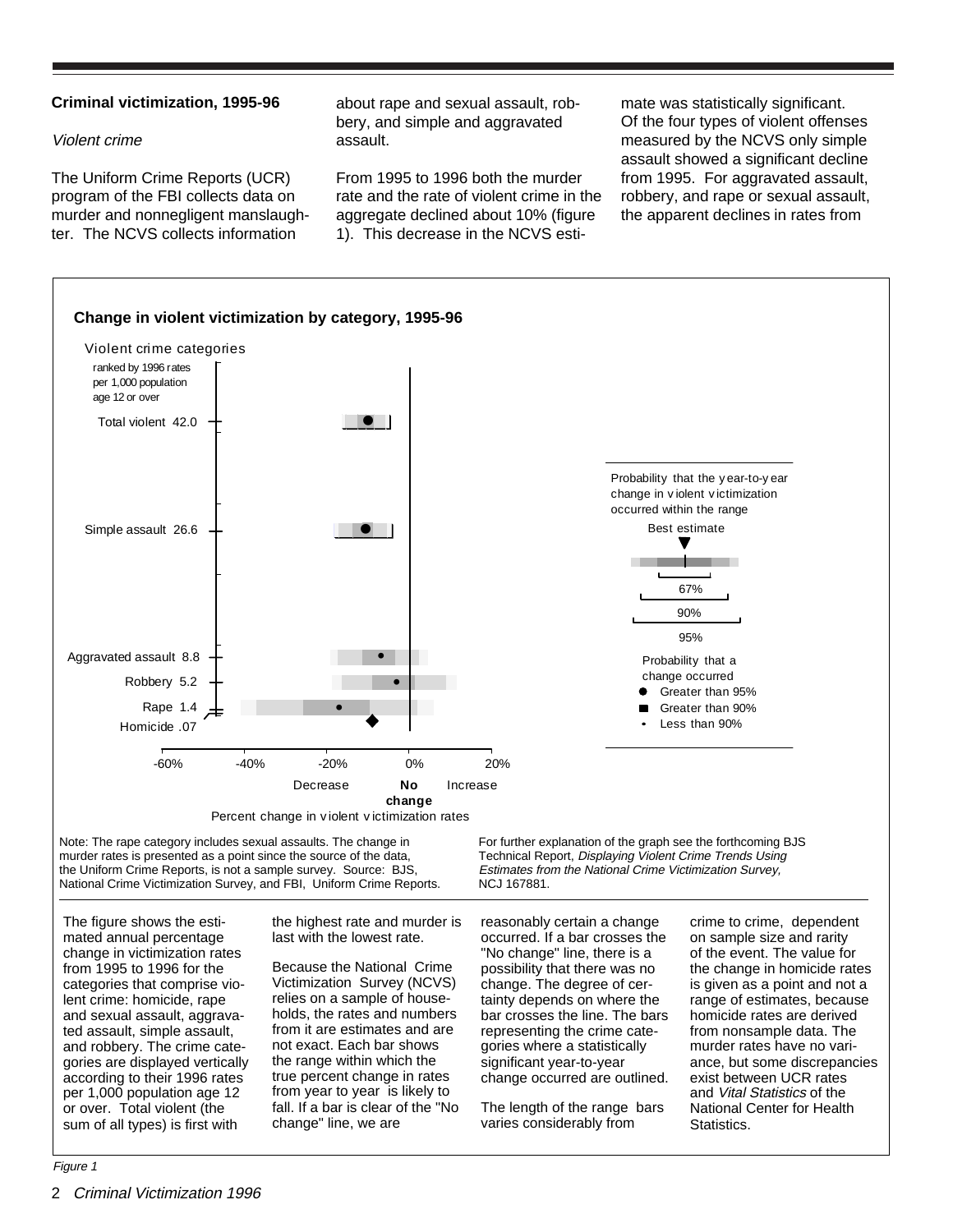1995 to 1996 were not statistically significant.

#### Murder and nonnegligent manslaughter

The murder rate for 1996 was 7.4 per 100, 000 inhabitants, with a total of 19,645 murders. The 10% decrease in the murder rate for 1995-96 was the largest such decrease in 4 years. The decrease was apparent across all sizes of cities and regions of the country. (See the box on page 6.)

#### Violent crime measured by the NCVS

The decrease in overall violent crimes between 1995 and 1996 included completed rape, assault, and simple assault (table 1). For aggravated assault and robbery, apparent declines in rates from 1995 to 1996 were not statistically significant. The rate of sexual assault did not change from 1995 to 1996.

The category of assault (an aggregate measure of aggravated and simple assault) showed a significant decrease from 1995 to 1996  $-$  just over 10%. However, this is a reflection of the significant 11% decline in simple assault from 1995 to 1996. Aggravated assault continued its downward trend, but the 7% decrease was not statistically significant.

The category of rape (which represents completed rapes) exhibited a significant decline from 1995 to 1996. However, because there were no declines in attempted rape or sexual assault over the same period, this decrease is not apparent in the aggregate category of rape/sexual assault.

Though personal theft was down 21% from 1995-96, the change was only somewhat significant.

Among demographic characteristics ethnicity was the only factor associated with a greater rate of decline in violent crime. Between 1995 and 1996 individuals of Hispanic origin experienced

#### **Table 1. Criminal victimization, 1995-96**

|                               | Number of victimiza-<br>tions (1,000's) | Victimization rates (per 1,000<br>persons age 12 or older or per<br>1,000 households |                |               |                                 |
|-------------------------------|-----------------------------------------|--------------------------------------------------------------------------------------|----------------|---------------|---------------------------------|
| Type of crime                 | 1995                                    | 1996                                                                                 | 1995           |               | Percent change,<br>1996 1995-96 |
| All crimes                    | 39,926                                  | 36,796                                                                               | $\cdots$       | $\cdots$      |                                 |
| Personal crimes <sup>a</sup>  | 10,436                                  | 9,443                                                                                | 48.5           | 43.5          | $-10.3*$                        |
| Crimes of violence            | 10,022                                  | 9,125                                                                                | 46.6           | 42.0          | $-9.9*$                         |
| Completed violence            | 2,960                                   | 2,700                                                                                | 13.8           | 12.4          | $-10.1*$                        |
| Attempted/threatened violence | 7,061                                   | 6,425                                                                                | 32.8           | 29.6          | $-9.8*$                         |
| Rape/Sexual assault           | 363                                     | 307                                                                                  | 1.7            | 1.4           | $-17.6$                         |
| Rape/attempted rape           | 252                                     | 197                                                                                  | 1.2            | .9            | $-25.0**$                       |
| Rape                          | 153                                     | 98                                                                                   | .7             | $\mathcal{A}$ | $-42.9*$                        |
| Attempted rape                | 99                                      | 99                                                                                   | .5             | .5            | 0                               |
| Sexual assault                | 112                                     | 110                                                                                  | .5             | .5            | 0                               |
| Robbery                       | 1,171                                   | 1,134                                                                                | 5.4            | 5.2           | $-3.7$                          |
| Completed/property taken      | 753                                     | 757                                                                                  | 3.5            | 3.5           | 0                               |
| With injury                   | 224                                     | 250                                                                                  | 1.0            | 1.1           | 10.0                            |
| Without injury                | 529                                     | 508                                                                                  | 2.5            | 2.3           | $-8.0$                          |
| Attempted to take property    | 418                                     | 377                                                                                  | 1.9            | 1.7           | $-10.5$                         |
| With injury                   | 84                                      | 79                                                                                   | $\overline{A}$ | .4            | 0                               |
| Without injury                | 335                                     | 298                                                                                  | 1.6            | 1.4           | $-12.5$                         |
| Assault                       | 8,487                                   | 7,683                                                                                | 39.5           | 35.4          | $-10.4*$                        |
| Aggravated                    | 2,050                                   | 1,910                                                                                | 9.5            | 8.8           | $-7.4$                          |
| With injury                   | 533                                     | 513                                                                                  | 2.5            | 2.4           | $-4.0$                          |
| Threatened with weapon        | 1,517                                   | 1,397                                                                                | 7.1            | 6.4           | $-9.9$                          |
| Simple                        | 6,437                                   | 5,773                                                                                | 29.9           | 26.6          | $-11.0*$                        |
| With minor injury             | 1,426                                   | 1,240                                                                                | 6.6            | 5.7           | $-13.6*$                        |
| Without injury                | 5,012                                   | 4,533                                                                                | 23.3           | 20.9          | $-10.3*$                        |
| Personal theft <sup>b</sup>   | 414                                     | 318                                                                                  | 1.9            | 1.5           | $-21.1***$                      |
| <b>Property crimes</b>        | 29,490                                  | 27,353                                                                               | 290.5          | 266.3         | $-8.3*$                         |
| Household burglary            | 5,004                                   | 4,845                                                                                | 49.3           | 47.2          | -4.3                            |
| Completed                     | 4,232                                   | 4,056                                                                                | 41.7           | 39.5          | $-5.3$                          |
| Forcible entry                | 1,570                                   | 1,511                                                                                | 15.5           | 14.7          | $-5.2$                          |
| Unlawful entry without force  | 2,662                                   | 2,545                                                                                | 26.2           | 24.8          | $-5.3$                          |
| Attempted forcible entry      | 773                                     | 789                                                                                  | 7.6            | 7.7           | 1.3                             |
| Motor vehicle theft           | 1,717                                   | 1,387                                                                                | 16.9           | 13.5          | $-20.1*$                        |
| Completed                     | 1,163                                   | 938                                                                                  | 11.5           | 9.1           | $-20.9*$                        |
| Attempted                     | 554                                     | 449                                                                                  | 5.5            | 4.4           | $-20.0*$                        |
| Theft                         | 22,769                                  | 21,120                                                                               | 224.3          | 205.7         | $-8.3*$                         |
| Completed <sup>c</sup>        | 21,857                                  | 20,303                                                                               | 215.3          | 197.7         | $-8.2*$                         |
| Less than \$50                | 8,652                                   | 7,580                                                                                | 85.2           | 73.8          | $-13.4*$                        |
| \$50-\$249                    | 7,712                                   | 7,374                                                                                | 76.0           | 71.8          | $-5.5***$                       |
| \$250 or more                 | 4,270                                   | 4,216                                                                                | 42.1           | 41.1          | $-2.4***$                       |
| Attempted                     | 911                                     | 818                                                                                  | 9.0            | 8.0           | $-11.1$                         |

Note: The number of victimizations may differ from those reported previously because the estimates are now based on data collected in each calendar year rather than data about events within a calendar year. See Survey methodology on page 9. Completed violent crimes include rape, sexual assault, robbery with or without injury, aggravated assault with injury, and simple assault with minor injury. In 1993 the total population age 12 or older was 210,906,900; in 1994, 213,135,890; in 1995, 215,080,690; and in 1996, 217,234,280. The total number of households in 1993 was 99,746,020; in

1994, 100,568,060; in 1995, 101,504,820 and in 1996, 102,697,490.

\*The difference is significant at the 95% confidence level.

The difference is significant at the 90% confidence level.

**The NCVS is based on interviews with victims and therefore cannot measure murder.**<br><sup>b</sup>includes posket pisking, pures spatching, and attempted pures spatching not shown a

<sup>b</sup>Includes pocket picking, purse snatching, and attempted purse snatching not shown separately.

a significantly greater decline than those of non-Hispanic origin in the rate of violent crime. The 1995-96 rate of decrease in violent crime was not different for males compared to females or whites compared to blacks.

#### Property crime

The crimes of motor vehicle theft, household burglary and theft make up the NCVS property crimes. In the aggregate, property crime showed just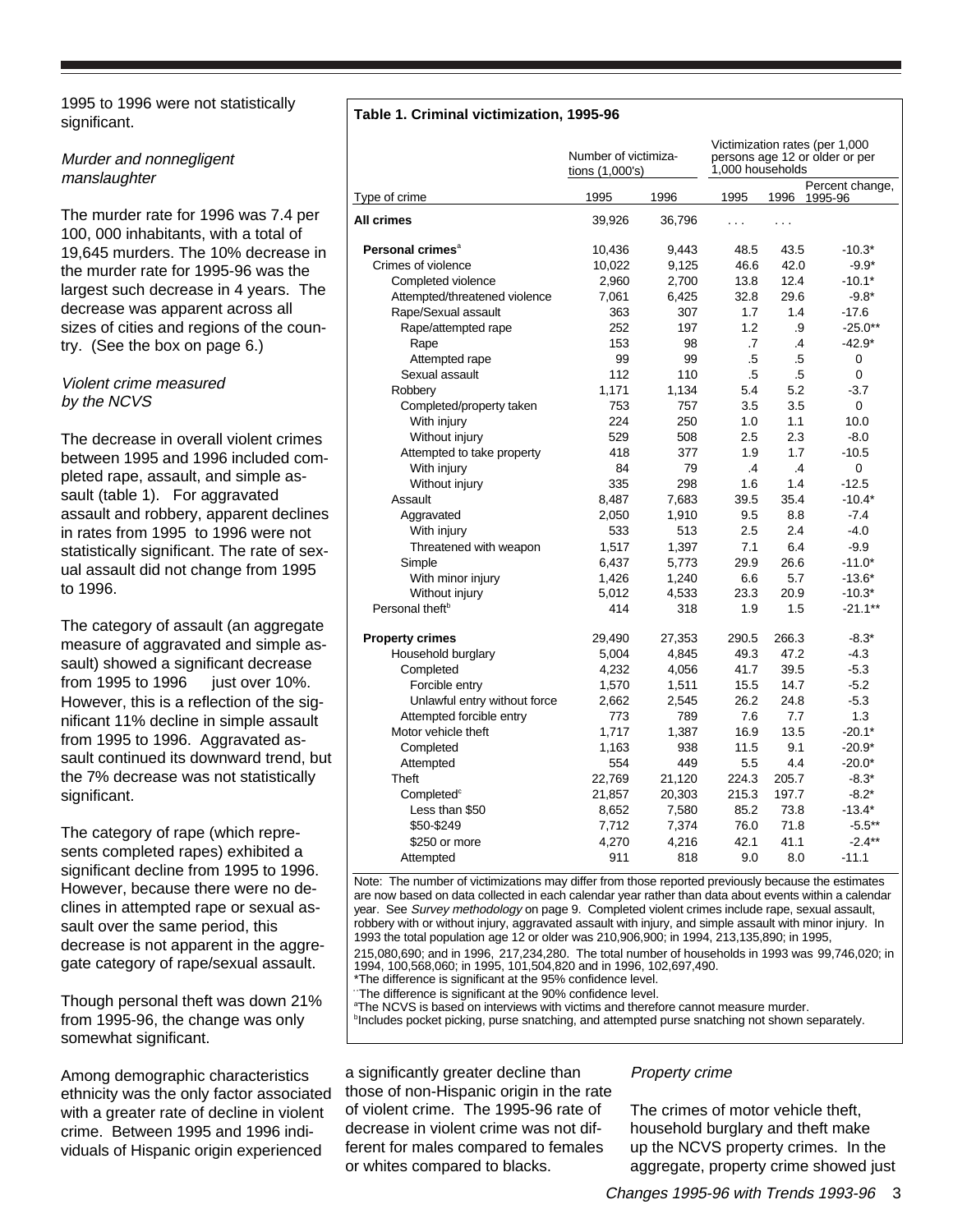over an 8% decrease from 1995 to 1996. Household burglary decreased (but not significantly) from 1995. This was true for both forcible entry and unforced entry.

Motor vehicle theft, down 20%, showed the largest percent change from 1995. Both completed and attempted motor vehicle thefts decreased significantly. The significant 8% decrease in theft included a 13% decrease in thefts with a loss of under \$50. Thefts of greater economic loss (\$50-\$249 and \$250 or more) did decrease somewhat between 1995 and 1996.

#### **Characteristics of victims of violent crime, 1996**

The rate of violent victimization in 1996 varied across demographic characteristics such as sex, race, and ethnicity (table 2).

#### Sex of victim

Except for rape and sexual assault, males were more likely than females to be victims of violent crime. Men were twice as likely as women to experience aggravated assault and robbery. Women, however, were 10 times more likely than men to be a victim of rape or sexual assault.



#### Race of victim

Blacks were more likely than whites to be victims of violent crime. Robbery for which blacks are victimized at 3 times the rate for whites  $-$  shows the greatest difference. While there was no statistically significant difference between the rates for blacks and whites for the overall assault category or for simple assault, there was a difference for aggravated assault, the more serious specific category. Blacks were nearly twice as likely as whites to experience aggravated assault.





#### Ethnicity of victim

Hispanics were twice as likely as non-Hispanics to fall victim to robbery and personal theft. While the rates of violent crime overall and attempted violent crime did not differ significantly between Hispanics and non-Hispanics, Hispanics were victims of completed violent crimes at a rate somewhat higher than that of non-Hispanics.

| Number of victimizations per<br>1,000 persons age 12 or older |              |  |  |  |
|---------------------------------------------------------------|--------------|--|--|--|
| Hispanic                                                      | Non-Hispanic |  |  |  |
| 44.0                                                          | 41.6         |  |  |  |
| 29.1                                                          | 29.6         |  |  |  |
| $14.9*$                                                       | $12.0*$      |  |  |  |
|                                                               |              |  |  |  |

Note: The National Crime Victimization Survey excludes murder and manslaughter. \*Difference is significant at 90-percent level of confidence.



Rate of victimization per 1,000 persons age 12 or older in 1996 (See table 2.)

Note: The crime survey includes as violent crime rape, robbery, and assault.

#### **Table 2. Rates of violent crime and personal theft, by sex, age, race, and Hispanic origin, 1996**

|                                                                    |             |                  |             |         |       |         | Victimizations per 1,000 persons age 12 or older |       |
|--------------------------------------------------------------------|-------------|------------------|-------------|---------|-------|---------|--------------------------------------------------|-------|
|                                                                    |             | Violent crimes   |             |         |       |         |                                                  |       |
|                                                                    |             | All              | Rape/       |         |       | Assault |                                                  | Per-  |
| Characteristics                                                    |             | crimes of Sexual |             |         |       | Aggra-  |                                                  | sonal |
| of victims                                                         | Population  | violence*        | assault     | Robbery | Total | vated   | Simple                                           | theft |
| Sex                                                                |             |                  |             |         |       |         |                                                  |       |
| Male                                                               | 105,054,160 | 49.9             | $\cdot$     | 7.2     | 42.3  | 11.6    | 30.8                                             | 1.3   |
| Female                                                             | 112,180,110 | 34.6             | 2.3         | 3.4     | 28.9  | 6.2     | 22.7                                             | 1.6   |
| Age                                                                |             |                  |             |         |       |         |                                                  |       |
| $12 - 15$                                                          | 15,587,620  | 95.0             | 2.6         | 10.0    | 82.3  | 15.6    | 66.8                                             | 3.3   |
| 16-19                                                              | 14,866,000  | 102.7            | 4.9         | 12.0    | 85.7  | 25.3    | 60.4                                             | 2.5   |
| $20 - 24$                                                          | 17,533,290  | 74.3             | 2.1         | 10.0    | 62.2  | 15.9    | 46.4                                             | 2.9   |
| 25-34                                                              | 40.876.720  | 51.1             | 1.8         | 7.1     | 42.2  | 9.8     | 32.4                                             | 1.2   |
| 35-49                                                              | 61,741,430  | 32.8             | 1.3         | 3.8     | 27.7  | 7.4     | 20.3                                             | 1.0   |
| 50-64                                                              | 34,889,360  | 15.7             | $\cdot$ 1   | 1.8     | 13.8  | 3.8     | 10.0                                             | 1.2   |
| 65 or older                                                        | 31,739,850  | 4.9              | $\mathbf 0$ | 1.1     | 3.8   | .8      | 3.0                                              | .7    |
| Race                                                               |             |                  |             |         |       |         |                                                  |       |
| White                                                              | 182,853,380 | 40.9             | 1.3         | 4.2     | 35.3  | 8.2     | 27.2                                             | 1.4   |
| <b>Black</b>                                                       | 26,274,270  | 52.3             | 1.8         | 11.4    | 39.1  | 13.4    | 25.6                                             | 1.9   |
| Other                                                              | 8,106,620   | 33.2             | 2.1         | 7.4     | 23.8  | 7.2     | 16.6                                             | 1.3   |
| Hispanic origin                                                    |             |                  |             |         |       |         |                                                  |       |
| Hispanic                                                           | 20,502,470  | 44.0             | 1.2         | 8.4     | 34.5  | 10.6    | 23.9                                             | 2.7   |
| Non-Hispanic                                                       | 194,729,590 | 41.6             | 1.4         | 4.9     | 35.3  | 8.5     | 26.8                                             | 1.3   |
| *The National Crime Victimization Survey includes as violent crime |             |                  |             |         |       |         |                                                  |       |

rape/sexual assault, robbery, and assault but not murder or manslaughter.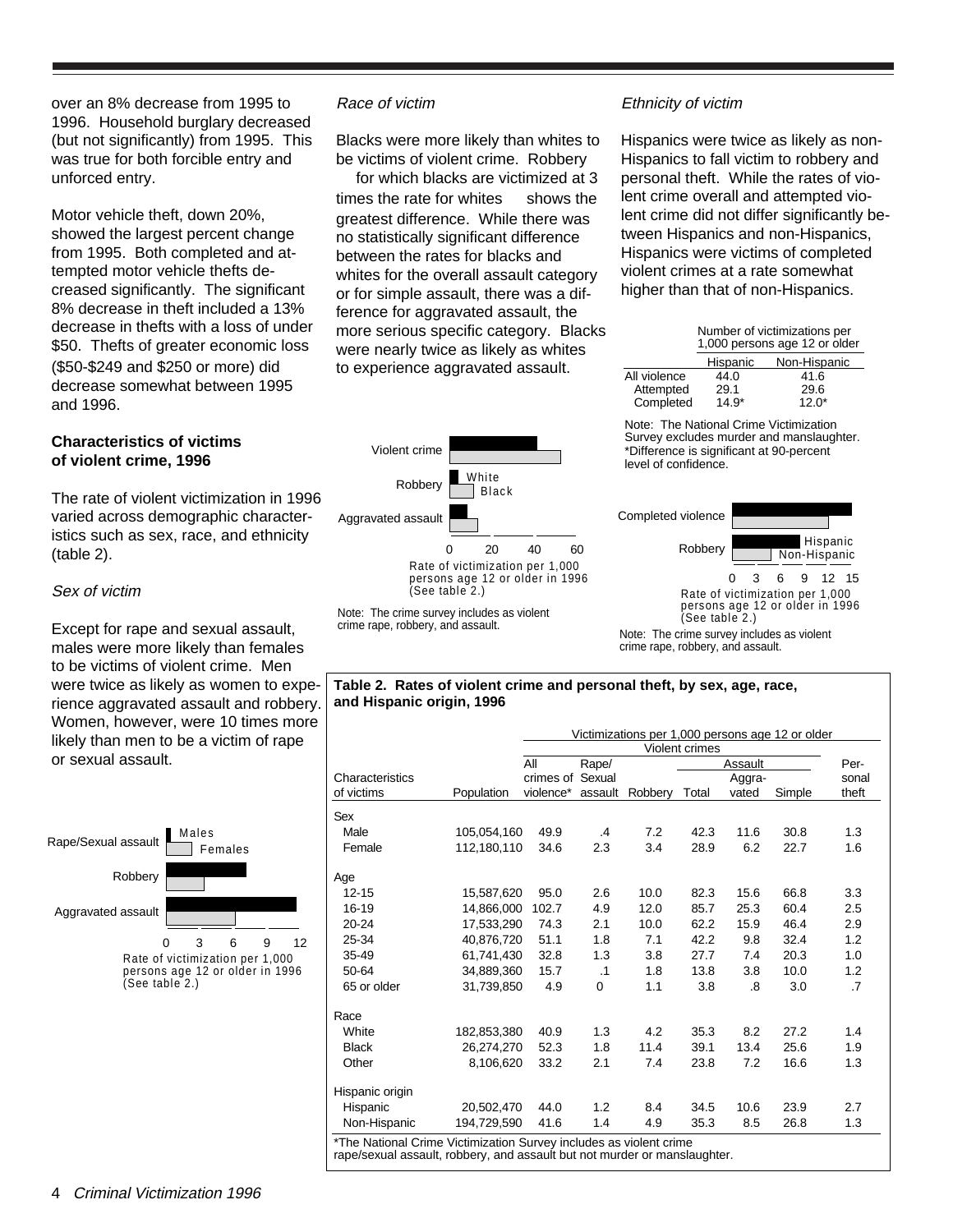#### Age of victim

Persons between ages 12 and 15 and between 16 and 19 had higher rates of violent crime victimization than those 25 or older. Persons age 12 to 19 were twice as likely as those age 25-34 and 3 times as likely as those age 35-49 to be victims of violent crimes. Persons age 12 to 19 had a violent crime victimization rate 20 times higher than those age 65 or older. For the crime of aggravated assault, individuals between ages 16 and 19 had a significantly higher rate of victimization than any other age group.



#### Income

In general, as household income levels decrease, rates of violent crime increase (table 3). Persons in households with an annual income of less than \$7,500 experienced significantly more violent crime than persons in households at any other income level, while persons in households with incomes of \$75,000 or more experienced significantly less than any others. Persons in households in the middle range of income (\$15,000- \$49,000) had similar rates of victimization in comparison to one another but significantly different rates from the lowest and highest income groups.

#### Annual household income

Less than \$7,500 \$7,500-\$14,999 \$15,000-\$24,999 \$25,000-\$34,999 \$35,000-\$49,999 \$50,000-\$74,999 \$75,000 or more



0 20 40 60 80 Rate of victimization by crimes of violence (rape, robbery, and assault) per 1,000 persons age 12 or older in 1996 (See table 3.)

#### **Table 3. Rates of violent crime and personal theft, by household income, marital status, region, and location of residence of victims, 1996**

|                       |             |                  |         |         |                |         | Victimizations per 1,000 persons age 12 or older |       |
|-----------------------|-------------|------------------|---------|---------|----------------|---------|--------------------------------------------------|-------|
|                       |             |                  |         |         | Violent crimes |         |                                                  |       |
|                       |             | All              | Rape/   |         |                | Assault |                                                  | Per-  |
| Characteristics       |             | crimes of Sexual |         |         |                | Aggra-  |                                                  | sonal |
| of victims            | Population  | violence*        | assault | Robbery | Total          | vated   | Simple                                           | theft |
| Household income      |             |                  |         |         |                |         |                                                  |       |
| Less than \$7,500     | 14,774,050  | 65.3             | 2.9     | 9.9     | 52.5           | 17.3    | 35.2                                             | 2.6   |
| \$7.500 - 14.999      | 24.184.130  | 52.1             | 1.8     | 8.5     | 41.9           | 11.9    | 30.0                                             | 1.1   |
| \$15.000 - 24.999     | 31.709.970  | 44.1             | 1.4     | 5.4     | 37.3           | 10.3    | 26.9                                             | 1.5   |
| \$25,000 - 34,999     | 29,229,150  | 43.0             | 1.9     | 5.5     | 35.6           | 6.8     | 28.8                                             | .9    |
| \$35,000 - 49,999     | 34,958,450  | 43.0             | 1.4     | 4.5     | 37.1           | 8.6     | 28.5                                             | 1.5   |
| \$50,000 - 74,999     | 31,007,900  | 37.5             | .8      | 3.3     | 33.3           | 7.9     | 25.4                                             | 1.8   |
| \$75,000 or more      | 23,924,850  | 30.5             | 1.0     | 2.0     | 27.5           | 5.5     | 22.0                                             | 1.5   |
| <b>Marital status</b> |             |                  |         |         |                |         |                                                  |       |
| Never married         | 66,576,940  | 79.1             | 2.8     | 10.4    | 65.9           | 16.0    | 49.9                                             | 2.5   |
| Married               | 113,157,450 | 20.5             | .3      | 2.0     | 18.2           | 4.6     | 13.6                                             | .8    |
| Divorced/separated    | 22,925,490  | 62.5             | 3.5     | 8.8     | 50.2           | 12.8    | 37.4                                             | 2.2   |
| Widowed               | 13,724,460  | 7.2              | .3      | 1.1     | 5.8            | 2.2     | 3.6                                              | .9    |
| Region                |             |                  |         |         |                |         |                                                  |       |
| Northeast             | 42,545,610  | 37.7             | 1.4     | 5.4     | 30.9           | 7.0     | 23.9                                             | 1.9   |
| Midwest               | 51,833,600  | 43.7             | 1.7     | 5.2     | 36.8           | 7.9     | 28.9                                             | 1.5   |
| South                 | 76,436,860  | 37.5             | 1.0     | 4.4     | 32.1           | 8.6     | 23.5                                             | 1.2   |
| West                  | 46,418,200  | 51.5             | 1.8     | 6.3     | 43.4           | 11.8    | 31.5                                             | 1.5   |
| Residence             |             |                  |         |         |                |         |                                                  |       |
| Urban                 | 63,137,110  | 55.1             | 2.0     | 10.4    | 42.7           | 11.7    | 31.1                                             | 2.4   |
| Suburban              | 104,794,740 | 38.9             | 1.3     | 3.3     | 34.2           | 7.8     | 26.4                                             | 1.4   |
| Rural                 | 49,302,420  | 31.9             | .9      | 2.6     | 28.3           | 7.2     | 21.1                                             | .5    |

\*The National Crime Victimization Survey includes as violent crime

rape/sexual assault, robbery, and assault but not murder or manslaughter.

#### Marital status

Individuals who had never married or who had separated or divorced had higher rates of violent crime and personal theft than those who were married or widowed. For overall violent crimes, those who had never married were 4 times more likely than married persons to be victimized.



#### Rate of victimization per 1,000 persons age 12 or older in 1996 (See table 3.)

#### Region

Considered by region, Western residents were the most likely in the United States to be victims of violent crime. The South and the Northeast were indistinguishable from each other in victimization rates for overall violent crime, rape/sexual assault, robbery, and assault. The Midwest had generally higher rates of violent victimization than the South and Northeast but lower rates than the West.

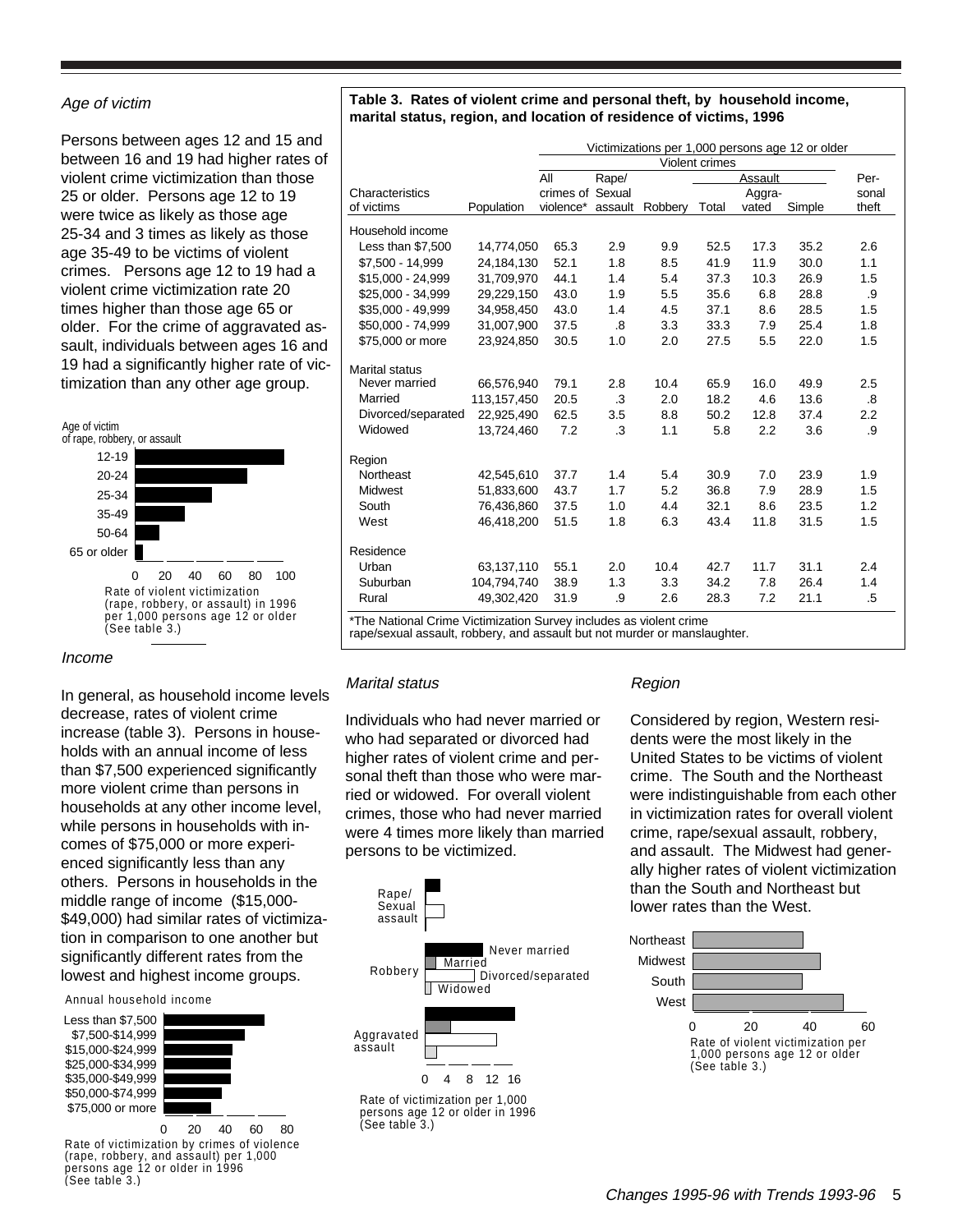#### **Urbanization**

City dwellers had a significantly greater likelihood than suburbanites and rural residents to be victims of all types of violent crime and of personal theft. Except for robbery and rape/sexual assault, for which differences were negligible, individuals in suburban areas were more likely than those in rural areas to experience violent crime.



crime rape, robbery, and assault.

#### **Victim-offender relationship**

Half of the victims of nonfatal violent victimizations knew the offender. If the victim knew the offender, a violent crime was more likely to be completed rather than left as a threat or attempt. Among categories of violent crime included in the NCVS, the greatest likelihood of the victim's knowing the offender occurred with rape  $-68%$  of the rape victims. The least likelihood was with robbery; 23% of robbery victims knew the offender.

|                        | Percent of violent crime<br>victimizations, 1996 |             |  |
|------------------------|--------------------------------------------------|-------------|--|
|                        | Stranger                                         | Nonstranger |  |
| NCVS violent crime     | 47.5%                                            | 48.2%       |  |
| Attempted              | 48.9                                             | 46.7        |  |
| Completed              | 44.1*                                            | $51.3*$     |  |
| Rape/sexual<br>assault | 29.1%*                                           | 67.5%*      |  |
| Robbery                | $71.1*$                                          | $23.3*$     |  |
| Assault                | 44.7*                                            | $50.8*$     |  |
| Aggravated             | 48.5                                             | 45.2        |  |
| Simple                 | 43.5*                                            | $52.9*$     |  |

Note: The National Crime Victimization Survey includes as violent crime rape, robbery, and assault but not murder or manslaughter. \*Significant at 95-percent level of confidence.

#### **Murder and nonnegligent manslaughter, by characteristics of victims and location, 1993-96**

| Characteristic of                                                                          | Percent of murders<br>and nonnegligent manslaughters |                                             |                                                                                  |                                             |  |
|--------------------------------------------------------------------------------------------|------------------------------------------------------|---------------------------------------------|----------------------------------------------------------------------------------|---------------------------------------------|--|
| victim or location                                                                         | 1993                                                 | 1994                                        | 1995                                                                             | 1996                                        |  |
| Race of victim<br>White<br><b>Black</b><br>Other<br>Not reported                           | 100.0%<br>46.0<br>50.7<br>2.4<br>.9                  | 100.0%<br>46.2<br>50.8<br>2.3<br>.8         | 100.0%<br>48.0<br>48.4<br>2.7<br>1.0                                             | 100.0%<br>48.3<br>48.2<br>2.7<br>.9         |  |
| Sex of victim<br>Male<br>Female<br>Not reported                                            | 100.0%<br>77.1<br>22.7<br>$\cdot$                    | 100.0%<br>78.4<br>21.5<br>$\cdot$ 1         | 100.0%<br>76.6<br>23.2<br>$\cdot$                                                | 100.0%<br>76.9<br>22.9<br>$\cdot$           |  |
| Age of victim<br>Under 18<br>18 or over<br>Unknown                                         | 100.0%<br>11.6<br>87.0<br>1.4                        | 100.0%<br>11.4<br>86.8<br>1.8               | 100.0%<br>12.1<br>86.2<br>1.7                                                    | 100.0%<br>12.4<br>86.3<br>1.3               |  |
| Type of weapon used<br>Firearm<br>Knife<br><b>Blunt object</b><br>Personal weapon<br>Other | 100.0%<br>69.6<br>12.7<br>4.4<br>5.0<br>8.2          | 100.0%<br>70.0<br>12.7<br>4.1<br>5.3<br>7.8 | 100.0%<br>68.2<br>12.7<br>4.5<br>5.9<br>8.7<br>Murder rate per 100,000 residents | 100.0%<br>67.8<br>13.5<br>4.6<br>5.9<br>8.2 |  |
| Overall U.S. rate                                                                          | 9.5                                                  | 9.0                                         | 8.2                                                                              | 7.4                                         |  |
| Region<br>Northeast<br>Midwest<br>South<br>West                                            | 8.2<br>7.6<br>11.3<br>9.9                            | 7.1<br>7.5<br>10.7<br>9.4                   | 6.2<br>6.9<br>9.8<br>9.0                                                         | 5.4<br>6.4<br>9.0<br>7.7                    |  |
| Urban character<br>Metropolitan cities*<br>Smaller cities*<br><b>Rural counties</b>        | 10.6<br>5.3<br>5.4                                   | 10.0<br>4.8<br>5.0                          | 9.1<br>4.7<br>5.0                                                                | 8.1<br>4.5<br>4.7                           |  |
| Number of murders and<br>nonnegligent manslaughters                                        | 24,530                                               | 23,330                                      | 21,610                                                                           | 19,650                                      |  |

\*Metropolitan cities are those in Metropolitan Statistical Areas

(MSA), and smaller cities are those outside an MSA.

Source: FBI Uniform Crime Reports.

#### **Murder in the United States, 1996**

Statistics on murder are compiled from over 16,000 city, county and State law enforcement agencies as part of the FBI's Uniform Crime Reporting program (UCR). For 1996 the UCR showed 19,645 murders a rate of 7.4 murders per 100,000 persons. The number of murders per 100,000 U.S. population in 1996 is 10% lower than in 1995.

The FBI defines murder in its annual report Crime in the United States as the willful (nonnegligent) killing of one human being by another. The incidence of murder varies across different victim characteristics.

77% of the victims were male.

• 13% of murder victims were under age 18; 28% were under age 23. Individuals age 18-22 represent 15% of murder victims but only 7% of the U.S. population.

 Whites and blacks each made up 48% of murder victims.

 Firearms were the weapons used in about 7 of every 10 murders.

• The number of murders declined from 1995 to 1996 for all regions, with the largest decrease  $-13%$ occurring in both the Northeast and West.

• In 1993-96 the murder rate dropped 22%. During this period the Northeast experienced a 34% decrease and city dwellers a 24% decrease.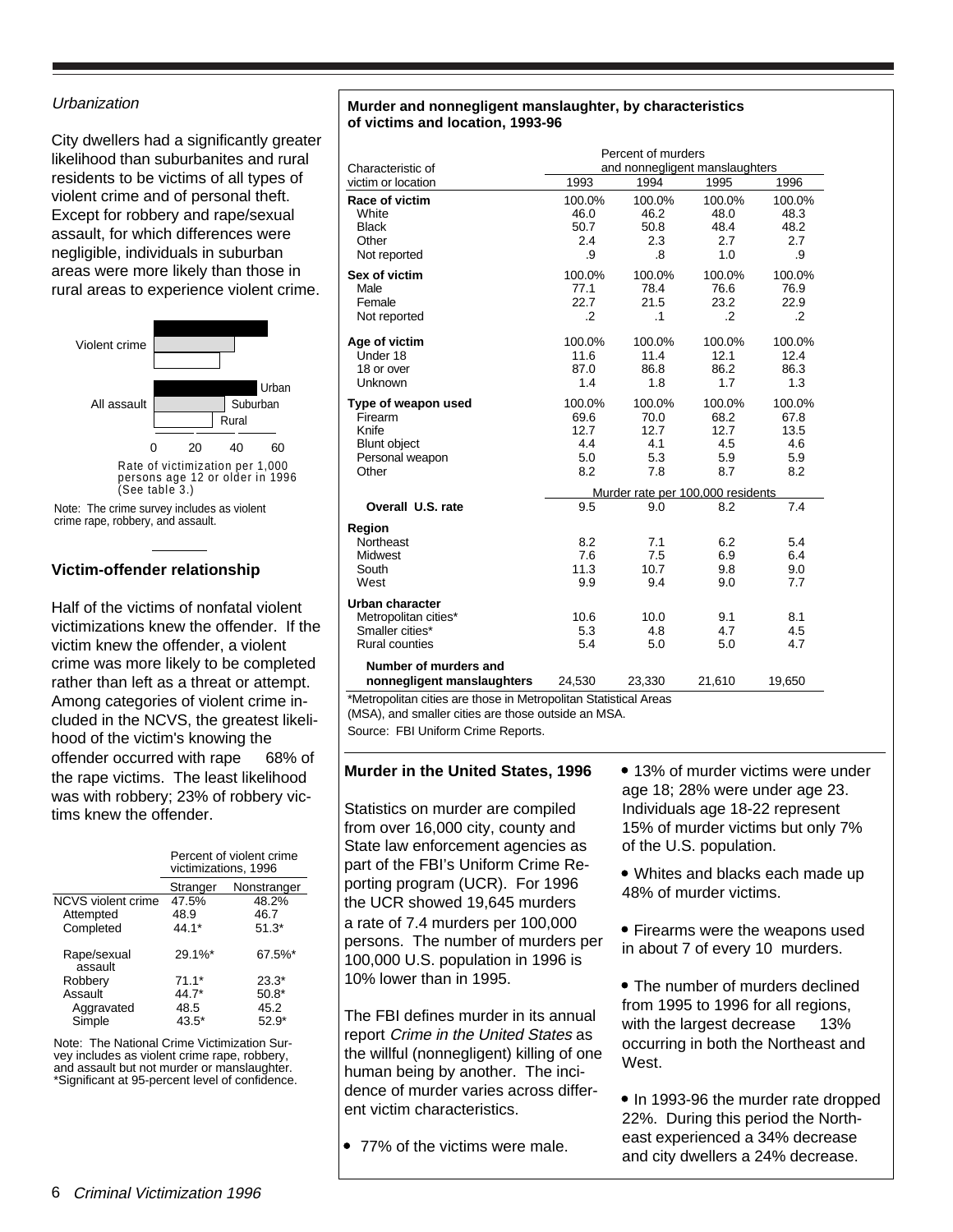#### **Characteristics of victims of property crime, 1996**

#### Race/ethnicity of head of household

There were significant differences in property crime rates for black versus white households and Hispanic versus non-Hispanic households (table 4). For overall property crime, household burglary, motor vehicle theft and theft, black and Hispanic households were more likely to experience property crimes than white or non-Hispanic households, respectively.

Black households were twice as likely as white households, and Hispanic households twice as likely as non-Hispanic households to be victimized by motor vehicle theft.



in 1996 (See table 4.)

Note: The race or ethnicity is that of the household head.

#### Region, urbanization, and home ownership

Rates of property crime victimization were often different according to level of urbanization, place of residence, and home ownership. For each type of property crime, people living in rented homes or apartments had a significantly higher rate of victimization than those living in their own homes. Renters were  $1\frac{1}{2}$  times as likely as home owners to be victims of burglary and theft.

Households in the West had the greatest risk of property crime. For overall property crimes, motor vehicle theft,

and theft, households in the West had significantly higher victimization rates than the households in the Northeast, Midwest, and South. For burglary, the South joined the West in having higher victimization rates than other regions.

Households in urban, suburban, and rural areas had significantly different rates of victimization. Compared to suburban and rural households, households in urban areas were the most likely to be victims of property crimes. Except for burglary, urban households had the highest rates of property crime, followed by suburban households and then rural households. For burglary, suburban households experienced the lowest rate, while urban households had the highest.



#### Income

The most noticeable differences in rate of victimization for households of different income levels were for burglary and theft. Households with incomes under \$7,500 and those between

#### **Table 4. Household property crime victimization, by race, Hispanic origin, household income, region, and home ownership of households victimized, 1996**

| Characteristic    | Number of   |       |          | Victimizations per 1,000 households |       |
|-------------------|-------------|-------|----------|-------------------------------------|-------|
| of household or   | households. |       |          | Motor vehicle                       |       |
| head of household | 1996        | Total | Burglary | theft                               | Theft |
| Race              |             |       |          |                                     |       |
| White             | 86,828,970  | 259.9 | 44.3     | 12.1                                | 203.5 |
| <b>Black</b>      | 12,610,740  | 310.0 | 69.3     | 22.2                                | 218.5 |
| Other             | 3,257,780   | 268.4 | 39.4     | 16.5                                | 212.5 |
| Hispanic origin   |             |       |          |                                     |       |
| Hispanic          | 8,029,100   | 328.1 | 56.2     | 24.6                                | 247.3 |
| Non-Hispanic      | 94,046,690  | 261.2 | 46.4     | 12.5                                | 202.3 |
| Household income  |             |       |          |                                     |       |
| Less than \$7,500 | 9,169,350   | 282.7 | 74.5     | 11.8                                | 196.5 |
| \$7.500 - 14.999  | 13.196.430  | 247.5 | 59.5     | 11.5                                | 176.5 |
| \$15,000 - 24,999 | 15,715,240  | 273.1 | 45.9     | 14.1                                | 213.1 |
| \$25,000 - 34,999 | 13,529,800  | 285.1 | 47.8     | 14.5                                | 222.8 |
| \$35,000 - 49,999 | 14,894,950  | 287.6 | 39.3     | 16.1                                | 232.1 |
| \$50,000 - 74,999 | 12,444,620  | 284.0 | 38.1     | 14.4                                | 231.6 |
| \$75,000 or more  | 9,471,690   | 304.6 | 41.8     | 14.4                                | 248.3 |
| Region            |             |       |          |                                     |       |
| Northeast         | 20,287,590  | 215.2 | 35.5     | 12.0                                | 167.8 |
| Midwest           | 24,933,490  | 249.6 | 44.4     | 10.0                                | 195.1 |
| South             | 36,181,470  | 259.9 | 51.0     | 13.2                                | 195.7 |
| West              | 21,294,940  | 345.6 | 55.0     | 19.6                                | 271.0 |
| Residence         |             |       |          |                                     |       |
| Urban             | 31,501,620  | 334.5 | 64.2     | 20.3                                | 250.0 |
| Suburban          | 48,322,180  | 250.5 | 37.8     | 12.9                                | 199.8 |
| Rural             | 22,873,690  | 206.0 | 43.7     | 5.4                                 | 156.9 |
| Home ownership    |             |       |          |                                     |       |
| Owned             | 66,798,710  | 233.7 | 38.9     | 10.7                                | 184.1 |
| Rented            | 35,898,780  | 327.1 | 62.6     | 18.8                                | 245.8 |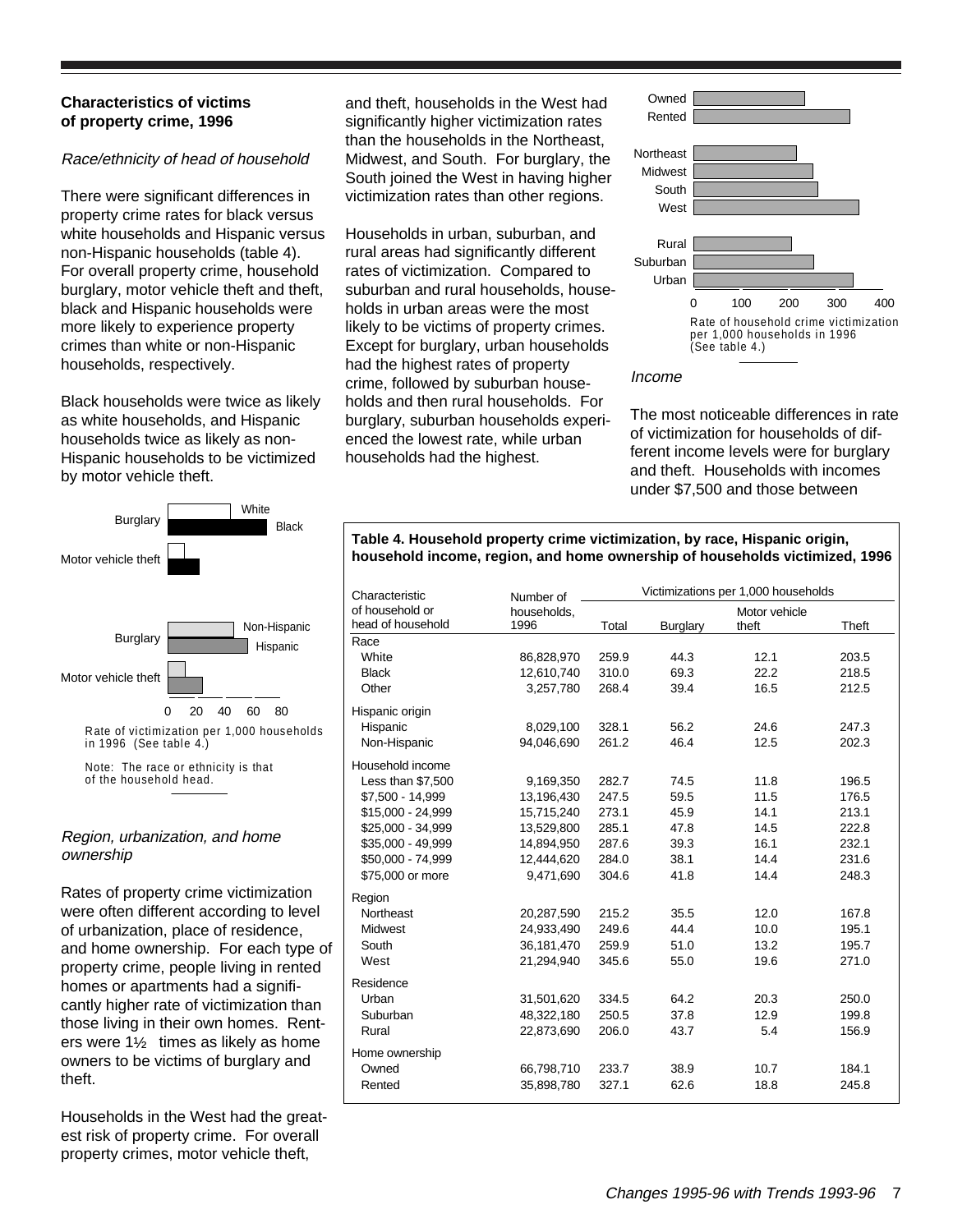\$7,500 and \$14,999 were more likely to be victims of household burglary than those with household incomes of \$15,000 or higher, but less likely to be victims of theft.

#### Annual household income Less than \$7,500



0 20 40 60 80<br>Rate of household burglary per 1,000 households in 1996 (See table 4.)

#### Annual household income



#### **Reporting to the police**

The percentage of victimizations that were reported to law enforcement authorities varied by type of crime and victim characteristic. Of all types of victimizations, motor vehicle theft had the highest rate of being reported to the police  $-76%$ , compared to 35% of property crime overall. The victim or someone else reported 43% of all violent crimes to authorities. Thirty-one percent of the rapes or sexual assaults were reported to police.

|                      | Percent of crime<br>reported to the<br>police |
|----------------------|-----------------------------------------------|
| All victimizations   | 36.8%                                         |
| Violent crime        | 42.8%                                         |
| Rape /Sexual assault | 30.7                                          |
| Robbery              | 53.9                                          |
| Assault              | 41.6                                          |
| Simple               | 37.3                                          |
| Aggravated           | 54.6                                          |
| Household crime      | 34.8%                                         |
| <b>Burglary</b>      | 50.6                                          |
| Motor vehicle theft  | 76.5                                          |
| Theft                | 28.4                                          |

| Victim<br>characteristic | Percent of violent<br>victimizations re-<br>ported to the police |
|--------------------------|------------------------------------------------------------------|
| All                      | 42.8%                                                            |
| Male                     | 39.0                                                             |
| Female                   | 47.9                                                             |
| White                    | 41.4                                                             |
| <b>Black</b>             | 50.4                                                             |
| Hispanic                 | 44.1                                                             |
| Non-Hispanic             | 42.5                                                             |

Females were more likely than males, and blacks more likely than whites, to report a crime to the police.

#### **Victimization trends, 1993-96**

While not all year-to-year changes were statistically significant for the detailed victimization categories, there

#### Victimization rates (per 1,000 persons age 12 or older or per 1,000 households) Percent change Type of crime 1993 1994 1995 1996 1993-96 1994-96 1995-96 **Personal crimes**<sup>a</sup> 52.2 54.1 48.5 43.5 -16.7\* -19.6\* -10.3\* Crimes of violence 49.9 51.8 46.6 42.0 -15.8\* -18.9\* -9.9\* Completed violence 15.0 15.4 13.8 12.4 -17.3\* -19.5\* -10.1\* Attempted/threatened violence 34.9 36.4 32.8 29.6 -15.2\* -18.7\* -9.8\* Rape/Sexual assault 2.5 2.1 1.7 1.4 -44.0\* -33.3\* -17.6 Rape/attempted rape 1.6 1.4 1.2 .9 -43.8\* -35.7\* -25.0<br>Rape 1.0 .7 .7 .4 -60.0\* -42.9\* -42.9\* Rape 1.0 .7 .7 .4 -60.0\* -42.9\* -42.9\* Attempted rape .7 .7 .5 .5 -28.6 -28.6\*\* <sup>0</sup> Sexual assault .8 .6 .5 .5 -37.5\* -16.7 0 Robbery 6.0 6.3 5.4 5.2 -13.3 -17.5\* -3.7 Completed/property taken 3.8 4.0 3.5 3.5 -7.9 -12.5 0 With injury 1.3 1.4 1.0 1.1 -15.4 -21.4 10.0 Without injury 2.5 2.6 2.5 2.3 -8.0 -11.5 -8.0 Attempted to take property 2.2 2.3 1.9 1.7 -22.7 -26.1\* -10.5 With injury .4 .6 .4 .4 0 -33.3\* 0 Without injury 1.8 1.7 1.6 1.4 -22.2 -17.6 -12.5 Assault 41.4 43.3 39.5 35.4 -14.5\* -18.2\* -10.4\* Aggravated 12.0 11.9 9.5 8.8 -26.7\* -26.0\* -7.4 With injury 3.4 3.3 2.5 2.4 -29.4\* -27.3\* -4.0 Threatened with weapon 8.6 8.6 7.1 6.4 -25.6\* -25.6\* -9.9 Simple 29.4 31.5 29.9 26.6 -9.5\* -15.6\* -11.0\* With minor injury 6.1 6.8 6.6 5.7 -6.6 -16.2\* -13.6\* Without injury 23.3 24.7 23.3 20.9 -10.3\* -15.4\* -10.3\* Personal theft<sup>b</sup> 2.3 2.4 1.9 1.5 -34.8\* -37.5\* -21.1<sup>\*</sup> **Property crimes** 318.9 310.2 290.5 266.3 -16.5\* -14.2\* -8.3\* Household burglary 58.2 56.3 49.3 47.2 -18.9\* -16.2\* -4.3 Completed 47.2 46.1 41.7 39.5 -16.3\* -14.3\* -5.3 Forcible entry 18.1 16.9 15.5 14.7 -18.8\* -13.0\* -5.2 Unlawful entry without force 29.1 29.2 26.2 24.8 -14.8\* -15.1\* -5.3 Attempted forcible entry 10.9 10.2 7.6 7.7 -29.4\* -24.5\* 1.3 Motor vehicle theft 19.0 18.8 16.9 13.5 -28.9\* -28.2\* -20.1\* Completed 12.4 12.5 11.5 9.1 -26.6\* -27.2\* -20.9\* Attempted 6.6 6.3 5.5 4.4 -33.3\* -30.2\* -20.0\* Theft 241.7 235.1 224.3 205.7 -14.9\* -12.5\* -8.3\* Completed<sup>c</sup> 230.1 224.3 215.3 197.7 -14.1\* -11.9\* -8.2\* Less than \$50 98.7 93.5 85.2 73.8 -25.2\* -21.1\* -13.4\* \$50-\$249 76.1 77.0 76.0 71.8 -5.7 -6.7\* -5.5\*\* \$250 or more 41.6 41.8 42.1 41.1 -1.2 -1.7 -2.4\*\* Attempted 11.6 10.8 9.0 8.0 -31.0\* -25.9\* -11.1

**Table 5. Rates of criminal victimization and percent change, 1993-96**

Note: Victimization rates may differ from those reported previously because the estimates are now based on data collected in each calendar year rather than data about events within a calendar year. (See Survey Methodology on page 9.) Completed violent crimes include rape, sexual assault, robbery with or without injury, aggravated assault with injury, and simple assault with minor injury. See the note on table 1, page 3, for the population counts, 1993-96.

\*The difference is significant at the 95% confidence level.

'The difference is significant at the 90% confidence level.

<sup>a</sup>The victimization survey cannot measure murder because of the inability to question the victim. <sup>b</sup>Includes pocket picking, purse snatching, and attempted purse snatching not shown separately. c Includes thefts with unknown losses.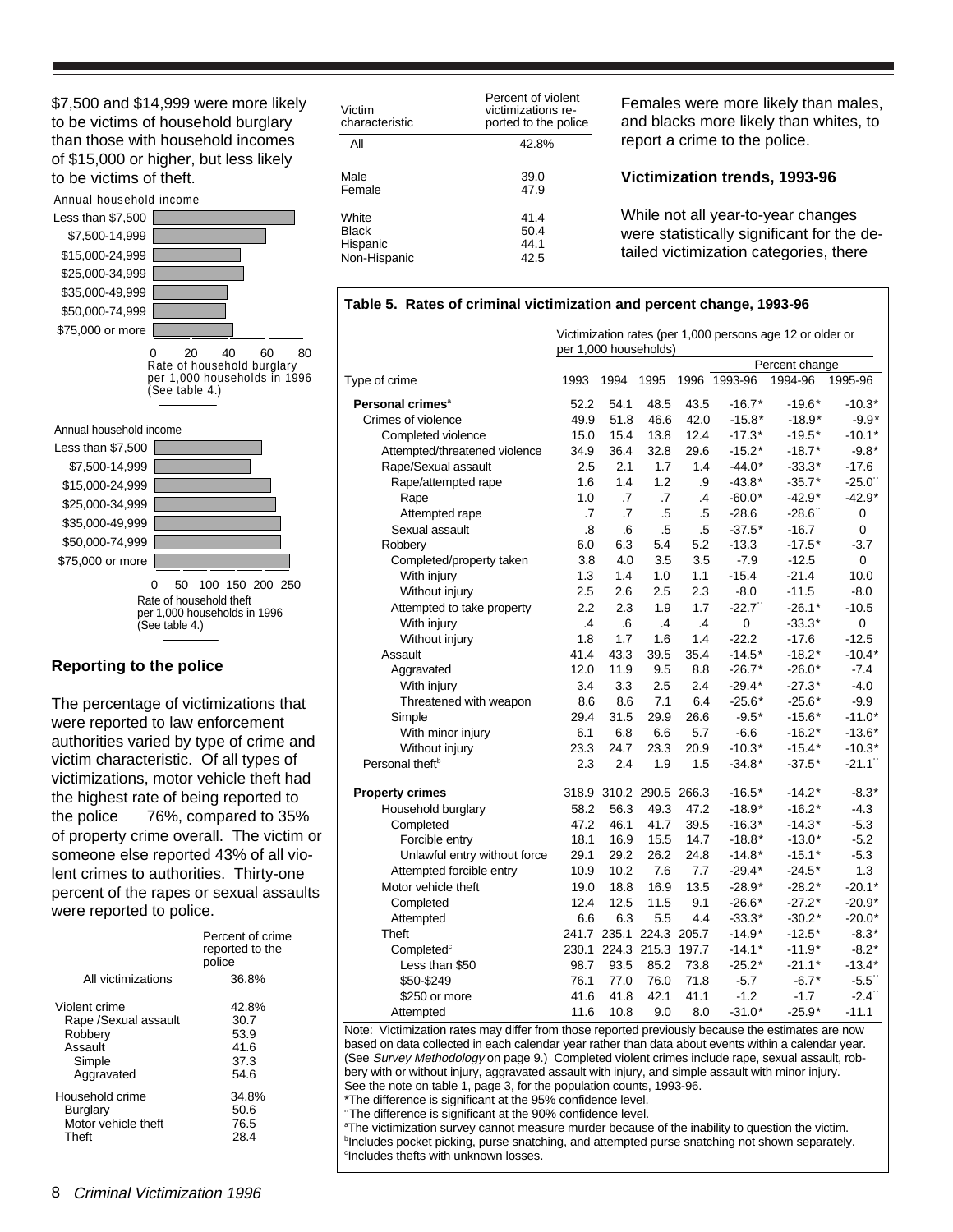was a statistically significant decline in the overall rates between 1993 and 1996 for violent and property crimes (table 5).

#### Murder/nonnegligent manslaughter

The number and rate of murder in all regions of the United States have declined steadily since 1993. (See the box on page 6. ) The characteristics of murder victims have remained relatively stable during that time.

#### Violent crime

The general pattern among violent crimes measured by the NCVS was a nonsignificant increase in both the number and rate of victimization between 1993 and 1994 and then a decline through 1996. While some year-to-year changes in victimization rates for violent crime in the aggregate, for rape and sexual assault and assault (both aggravated and simple) were not significant, the declines for these crimes over the whole period were statistically significant.

#### Personal theft

Personal theft includes pocket picking and attempted and completed purse snatching. The personal theft rate decreased significantly from 1993 to 1996.

#### Property crime

When broken into its component rates of household burglary, motor vehicle theft, and theft, property crime shows a different pattern than violent offenses. There was a slight, steady decline for all property crimes from 1993 to 1996. However, as was the case with violent offenses, not every yearto-year decrease was significant, though the rate in 1996 was significantly lower than the rate in 1993 for each type of property crime.

#### Characteristics of victims

The general downward trend in criminal victimization can be seen across demographic characteristics such as sex, race, and income. Males and females, blacks and whites, and those at different income levels experienced similar rates of decline for overall violent and property crime victimizations from 1993 to 1996.

The one characteristic associated with a more rapid decline in victimization was ethnicity. Between 1993 and 1996 the decrease in the rate of property crime was greater for Hispanic households than for non-Hispanic households.

For some segments of the population the rate of specific crimes did not decline significantly between 1993 and 1996. For example, blacks did not experience a significant decrease in the rate of aggravated assault, and Hispanics did not experience a decline in the rate of robbery, 1993-96.

#### **Survey methodology**

Except for homicide data obtained from the FBI's Uniform Crime Reporting program, this report presents data from the National Crime Victimization Survey (NCVS). The NCVS obtains information about crimes from an ongoing, nationally representative sample of households in the United States. NCVS data include both those incidents reported and those not reported to the police. In 1996 approximately 45,400 households and 94,000 people age 12 or older were interviewed. For the 1996 NCVS data presented here, the response rates were 93% of eligible households and 91% of eligible individuals.

#### Calendar year estimates

Previous reports in this series have presented data on incidents occurring during a given calendar year. Because of the 6-month retrospective nature of the survey, 17 months of interviews, culminating in June of the year following the year being estimated, were required to produce these annual estimates.

Beginning with this report, annual NCVS estimates are based on data collected in interviews conducted during the calendar year being estimated. For example, 1996 data represent incidents reported during interviews conducted January through December 1996. This change is being made to expedite reporting of NCVS data. The 1993-95 data presented in the tables were recalculated to represent the data collected during those respective calendar years.

Analyses have compared the victimization information collected in a calendar year to that collected about victimizations experienced in the same calendar year. The results of the analyses show that the impact of the change on annual estimates is small. For example, the violent crime rate for 1995 based on the old method was 44.5 per 1,000 persons age 12 or older, compared to 46.6 based on the new method. The differences will be greater during periods of changing crime rates and less during periods of stable rates.